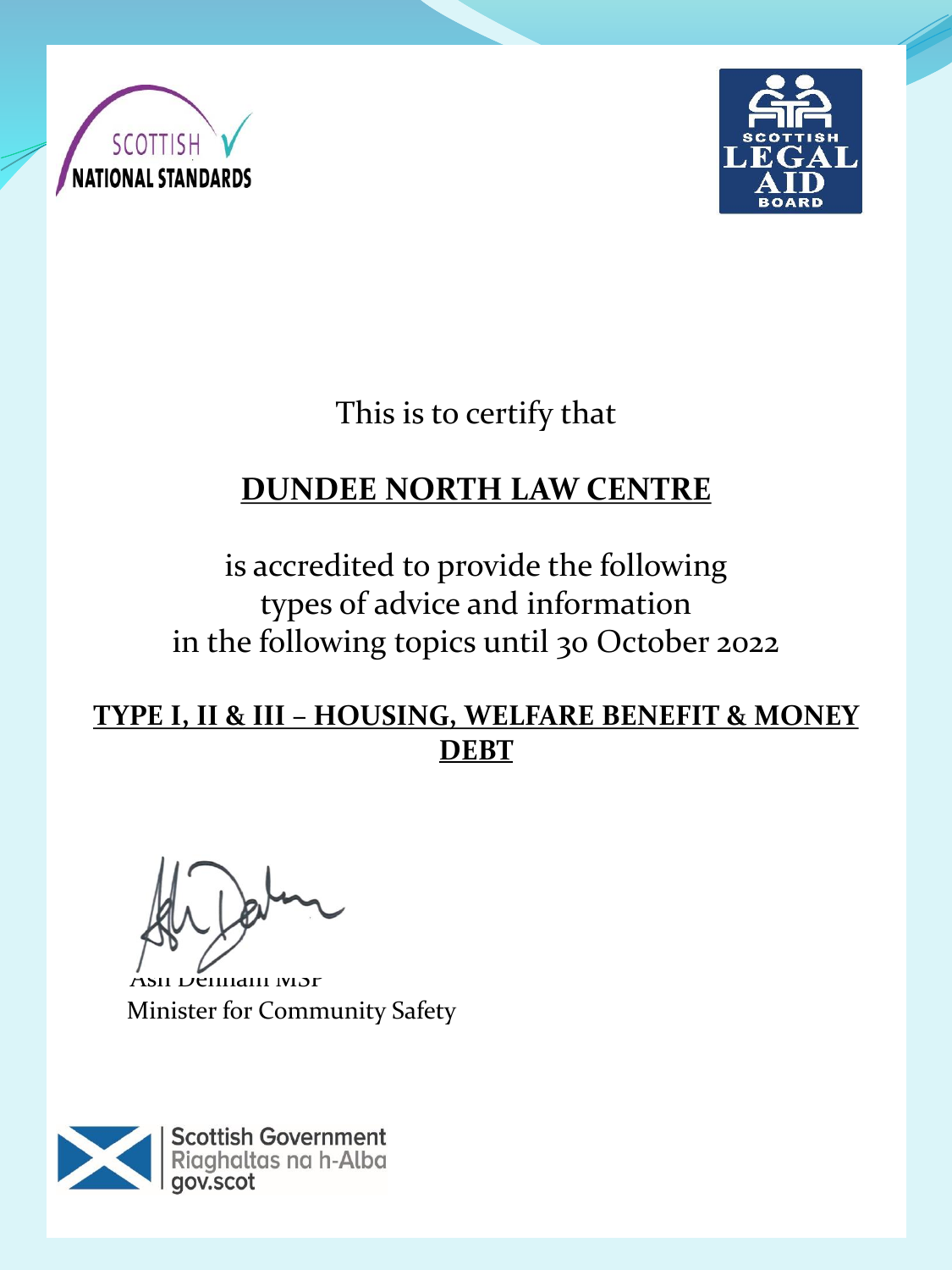## **COMPETENCY ACHIEVED**

## **2 Housing Specific Competences**

- 2.1 Rent Arrears Type III
- 2.3 Universal Credit for housing costs and Housing Benefit Adviser competences – Type III
- 2.4 Disrepair in Rented Housing Type III
- 2.5 Housing Options Type III
- 2.6 Discrimination in Housing Type III
- 2.7 Eviction Type III
- 2.8 Anti-Social Behaviour Type III
- 2.9 Harassment and Illegal Eviction– Type III
- 2.10 Homelessness Type III
- 2.12 Rent: Private Sector Type III
- 2.13 Security of Tenure Type III
- 2.14 Statutory Tenancy Rights Type III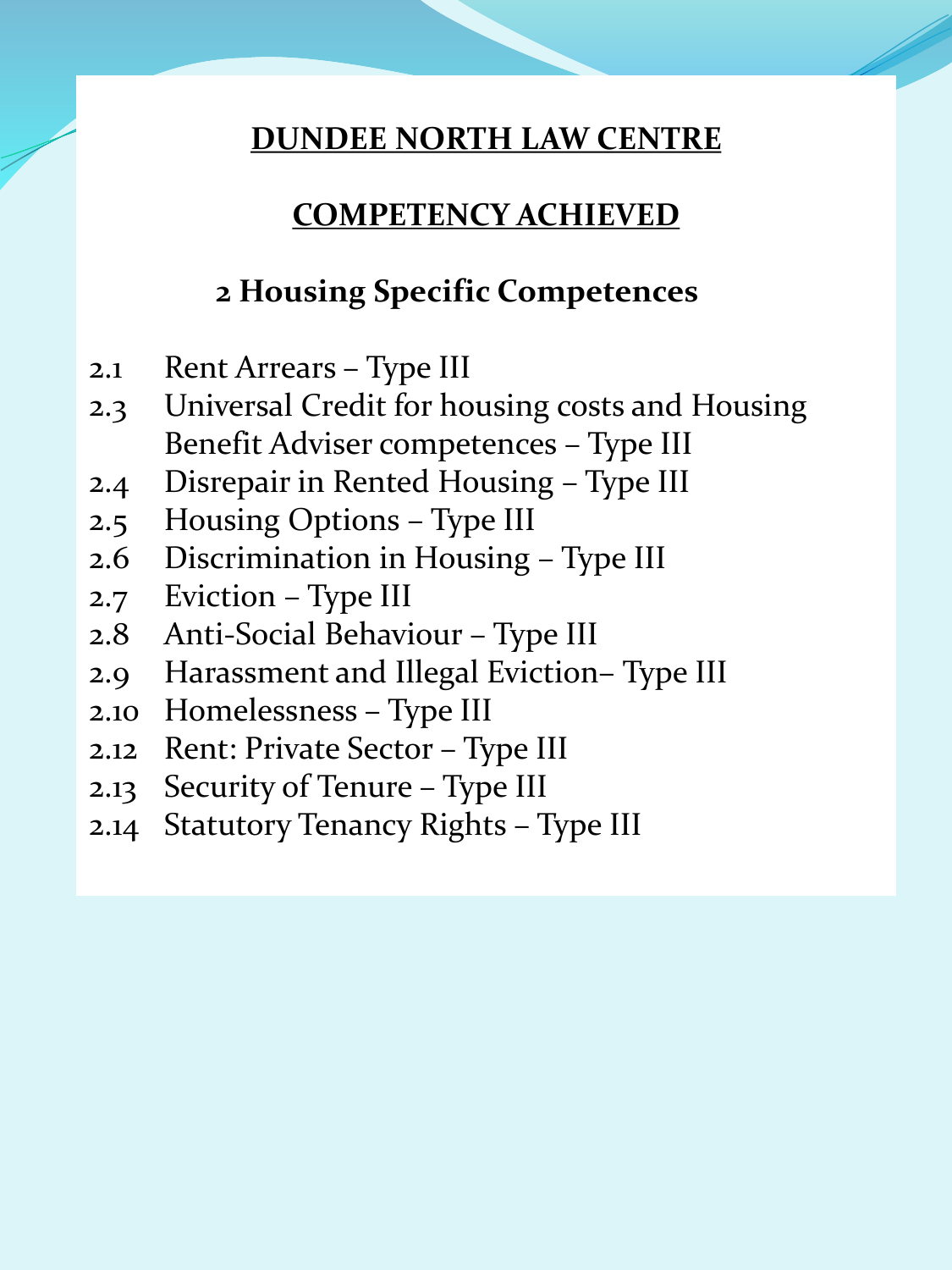#### **COMPETENCY ACHIEVED**

## **3 Money and Welfare Benefits Related to Advice Competences – Foundation Knowledge**

- 3.1 Administrative Structure of the Benefits and Tax Credits Systems – Type III
- 3.2 National Insurance Scheme Type III
- 3.3 Claims & Backdating Type III
- 3.4 Decision-Making, Disputes and Appeals Type III
- 3.5 Benefit & Tax Credit Overpayments Type III
- 3.6 Assessment, Initial Decision-Making & Holding Activity in Debt Cases – Type III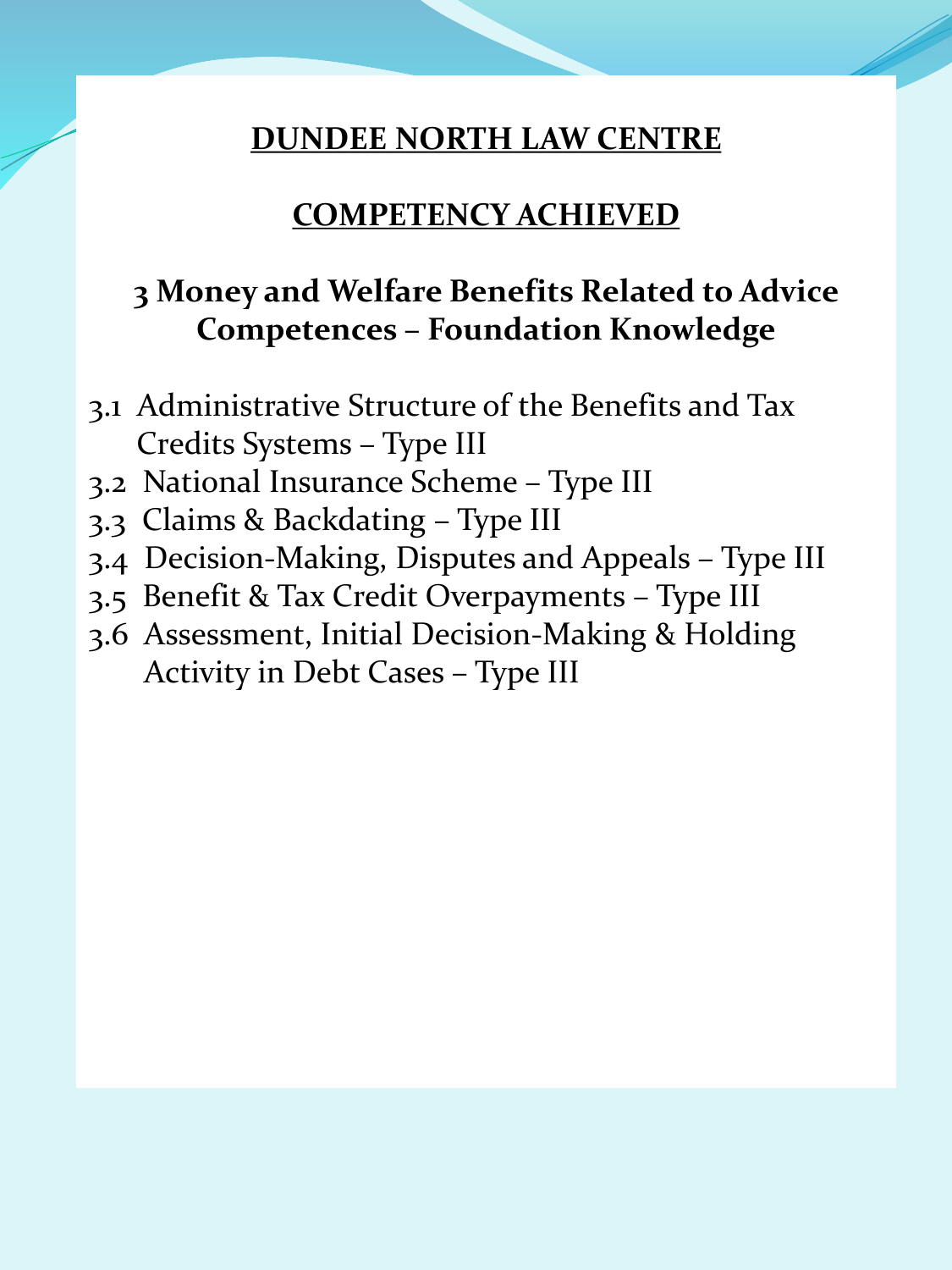#### **COMPETENCY ACHIEVED**

## **4 Money and Welfare Benefits Related Advice Competences – Specialist Areas**

- 4.1 Means-Tested Benefits Type III
- 4.2 Universal Credit Type III
- 4.3 Tax Credits Type III
- 4.4 The Social Fund & the Scottish Welfare Fund Type III
- 4.5 The Impact of Work on Benefits Type III
- 4.6 Child Element of Universal Credit, Child Benefit, Kinship Care Allowance & Guardian's Allowance – Type III
- 4.7 State Retirement Pension Type III
- 4.8 Personal Independence Payment, Disability Living Allowance & Attendance Allowance – Type III
- 4.9 Benefits for People who have Limited Capability for Work – Type III
- 4.10 Benefits for Industrial Injury and Disease Type III
- 4.11 Benefits for Veterans Type III
- 4.12 Carers Allowance Type III
- 4.13 Jobseeker's Allowance– Type III
- 4.14 Benefits for Maternity, Paternity and Adoption Type III
- 4.15 Bereavement Benefits Type III
- 4.16 Benefits for People in Public Care Type III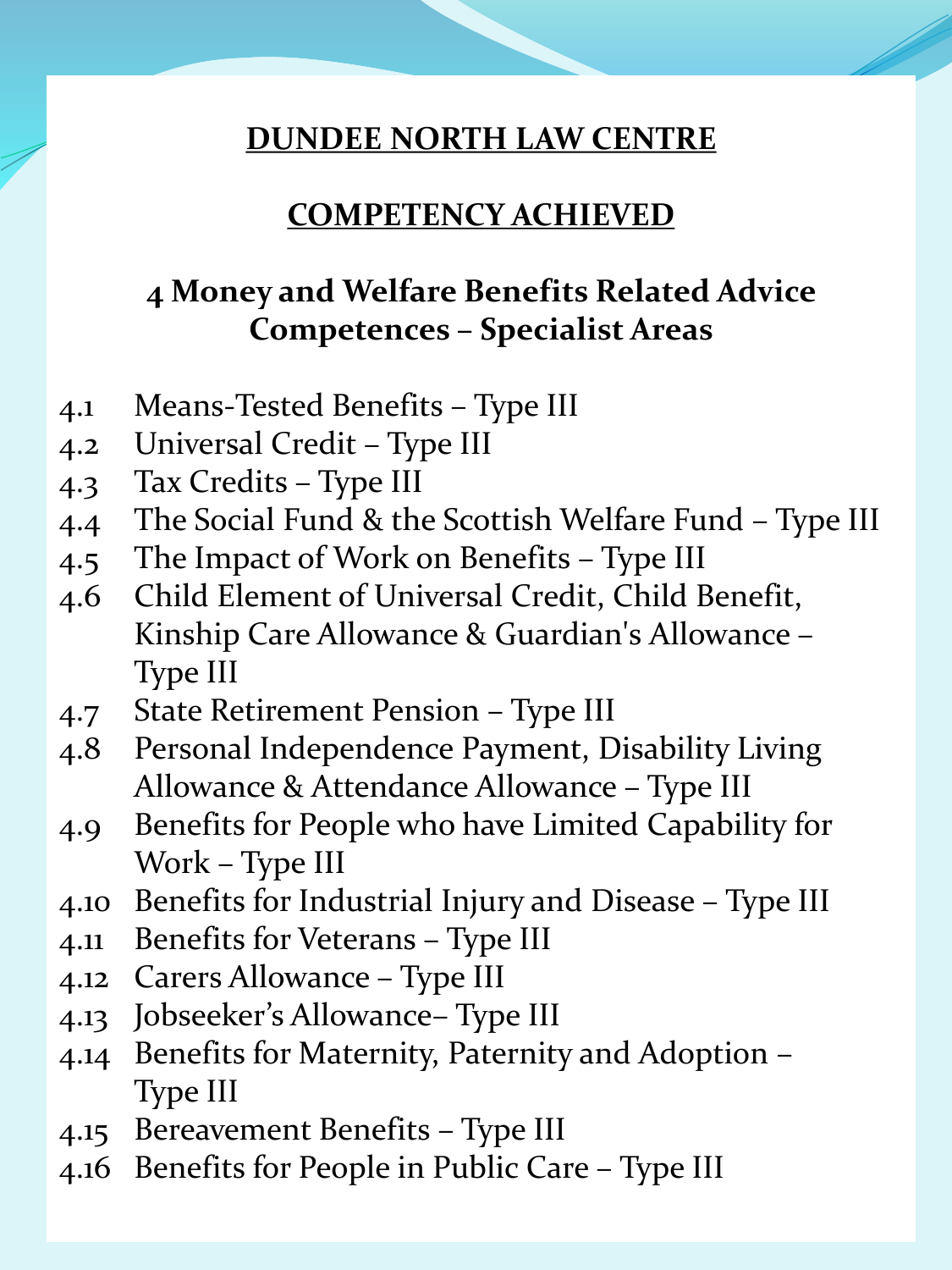## **COMPETENCY ACHIEVED**

# **4 Money and Welfare Benefits Related Advice Competences – Specialist Areas Cont.**

- 4.17 Benefits for Students Type III
- 4.18 Benefits for People from Abroad and/or who are Subject to Immigration Control – Type III
- 4.19 Ancillary Benefits Type III
- 4.20 Financial Statements Type III
- 4.21 Liability for Debts, Extortionate Credit, Unfair Contract Terms, Unenforceable Debts, Creditor Malpractice, Codes of Practice, etc – Type III
- 4.22 Identifying & Agreeing Options in Debt Cases – Type III
- 4.23 Negotiating & Making Offers to Creditors– Type III
- 4.24 Diligence, Diligence Stoppers and Court Proceedings – Type III
- 4.25 Bankruptcy & Trust Deeds– Type III
- 4.26 The Debt Arrangement Scheme– Type III
- 4.27 Recalls & Appeals against Court Decrees and Orders – Type III
- 4.28 Utility Debts Type III
- 4.29 Local and national Tax Debts Type III
- 4.30 Rent Arrears Type III